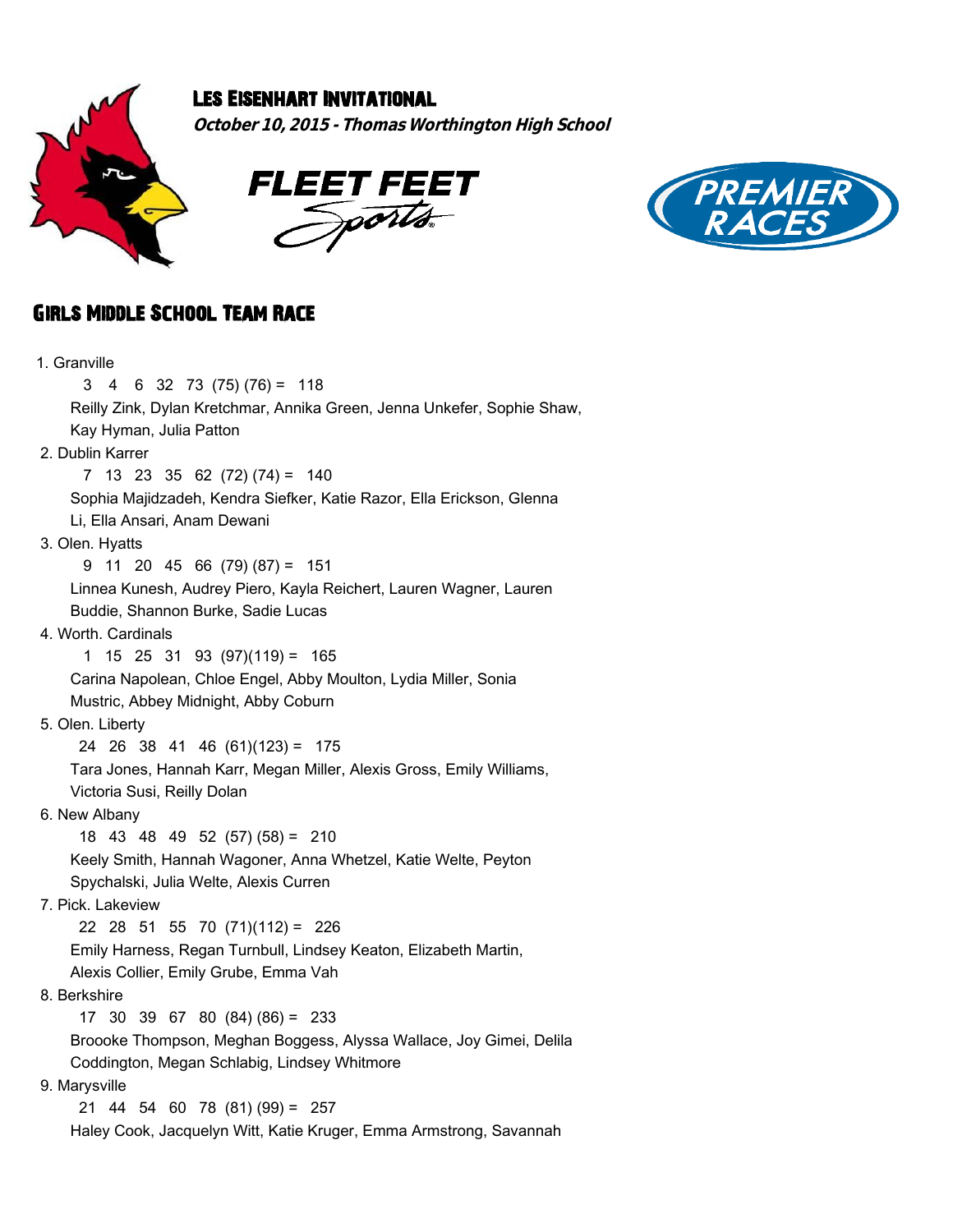Ward, Leah Hardy, Emily Madsen 10. Dublin Sells 8 37 56 83 85 (88)(137) = 269 Ally Beckman, Abby Collier, Maya Mougey, Megan Breen, Emmy Niswonger, Hallie Mitchell, Nicole Timo 10. Orange 10 12 40 94 113 (121)(139) = 269 Seville Davis, Keeley Galloway, Maya Mercer, Kailey White, Christy Wingert, Marina Siles, Camryn Flores 12. Hill. Weaver 5 14 50 108 116 (122)(125) = 293 Sydney Petersen, Lindsay Stull, Kira Kaufman, Elise Byard, Maddie Hayes, Jada Price, Grace Fry 13. Logan 16 65 68 103 104 (107)(118) = 356 Emma Myers, Avery Thompson, Emilie Eggleston, Abby Burggraf, Peyton Lunsford, Morgan Spencer, Rahegan Webb 14. St. Michael 29 36 69 82 145 (146)(148) = 361 Emily Vais, Bridget Dougherty, Regan Sommer, Hannah Pekarcik, Jane Vulic, Lucy Williams, Robin Winship 15. Worth. McCord 2 47 53 134 144 (157)(161) = 380 Sasha Bomser, Cleo Melvin, Amya Harris, Melissa Allen, Chloe Emberton, Madeline Allen, Maeli O'Briant 16. Hill. Memorial 27 59 63 136 150 (155) = 435 Isabella Brooks, Madison Szekeres, Ella Richardson, Damaris Tawney, Audrey Brill, Claire Sloat 17. Big Walnut 19 34 131 133 138 (141)(142) = 455 Colbi Borland, Alina Pecci, Sierra Sanders, Lindsey Vlaar, Gretchen Houser, Makenna Ames, Annika Anderson 18. Dublin Grizzell 64 89 92 114 117 (126)(159) = 476 Kelly McLoughlin, Abigail Jarvis, Sydney Berberick, Avery Smith, Kendall Sestili, Madison Weigle, Lauren Metzger 19. Davis 33 105 106 127 128 (130)(140) = 499 Audrey Bannister, Ashley Carr, Josie Hutira, Fola Olujide-Ajibade, Folu Olujide-Ajibade, Felicity Paez, Faith Bylaw 20. Pick. Ridgeview 90 95 96 102 143 (153) = 526 Grace Osborn, Grace Vega, Olivia Hammond, Allison Hill, Taylor Bellamy, Felesia Ondongo 21. Genoa 91 109 115 120 132 (147)(149) = 567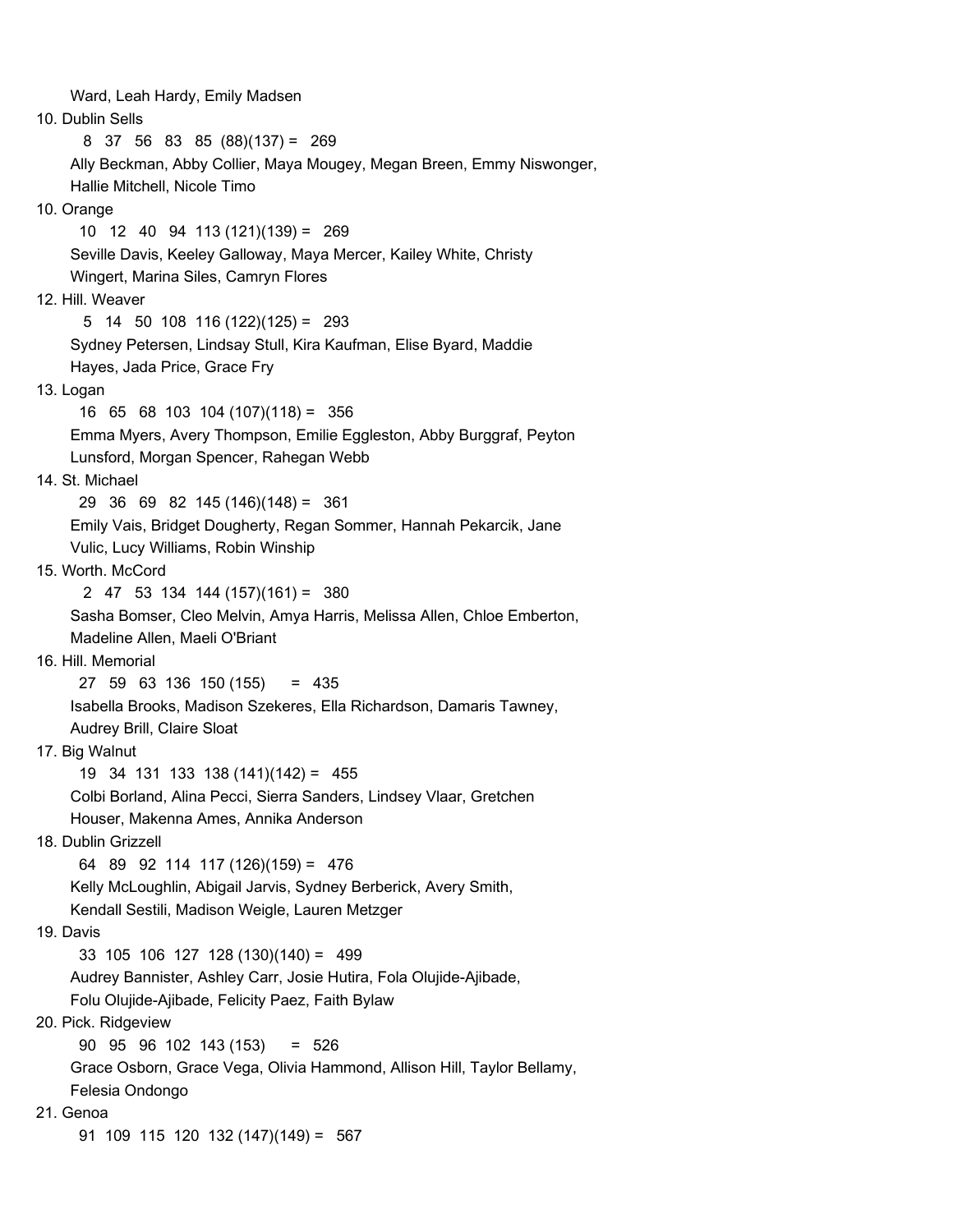Chloe Stefan-Adams, Katherine Blais, Ashley Hockstok, Kennedy Callow,

Remi Schultz, Kate Birath, Ellie Mallon

22. Reynoldsburg

42 77 151 154 156 (158) = 580

 Avril Moyer, Kasey Lichtner, Kristin Sheets, Aimee Adkins, Alyse Powell, Rachel Watkins

## 23. Garaway

101 110 111 135 152 = 609

Rylee Wilhelm, Lauren Goehring, Hailey Jentes, Katarina Weaver,

Katrina Miller

## 24. Lan. Sherman

 98 100 124 129 160 = 611 Taylor Wildenthaler, Natalie Smurr, Chloe Bell, Kayla Towns, Julianne Callahan

| <b>Place</b>   | <b>TmPI</b>    | Bib#                 | <b>Name</b> |                   | <b>School</b>       | <b>Time</b> | Pace |
|----------------|----------------|----------------------|-------------|-------------------|---------------------|-------------|------|
| $\mathbf{1}$   | 1              | 489 Carina Napolean  |             |                   | Worth. Cardinals    | 11:51       | 5:56 |
| $\overline{2}$ | $\overline{2}$ | 246 Sasha Bomser     |             |                   | Worth. McCord       | 11:52       | 5:56 |
| 3              | 3              | 143 Reilly Zink      |             | Granville         |                     | 11:58       | 5:59 |
| 4              | 4              | 137 Dylan Kretchmar  |             | Granville         |                     | 12:06       | 6:03 |
| 5              | 5              | 189 Sydney Petersen  |             |                   | Hill. Weaver        | 12:16       | 6:08 |
| 6              | 6              | 135 Annika Green     |             | Granville         |                     | 12:17       | 6:09 |
| $\overline{7}$ | 7              | 61 Sophia Majidzadeh |             |                   | Dublin Karrer       | 12:18       | 6:09 |
| 8              | 8              | 81 Ally Beckman      |             |                   | <b>Dublin Sells</b> | 12:19       | 6:10 |
| 9              | 9              | 336 Linnea Kunesh    |             |                   | Olen. Hyatts        | 12:21       | 6:11 |
| 10             | 10             | 374 Seville Davis    |             | Orange            |                     | 12:21       | 6:11 |
| 11             |                | 131 Annie Volker     |             |                   | Grandview Hts.      | 12:24       | 6:12 |
| 12             | 11             | 341 Audrey Piero     |             |                   | Olen. Hyatts        | 12:38       | 6:19 |
| 13             | 12             | 376 Keeley Galloway  |             | Orange            |                     | 12:40       | 6:20 |
| 14             | 13             | 71 Kendra Siefker    |             |                   | Dublin Karrer       | 12:40       | 6:20 |
| 15             | 14             | 194 Lindsay Stull    |             |                   | Hill. Weaver        | 12:42       | 6:21 |
| 16             | 15             | 468 Chloe Engel      |             |                   | Worth. Cardinals    | 12:44       | 6:22 |
| 17             | 16             | 210 Emma Myers       |             | Logan             |                     | 12:44       | 6:22 |
| 18             | 17             | 317 Broooke Thompson |             | Berkshire         |                     | 12:46       | 6:23 |
| 19             | 18             | 276 Keely Smith      |             |                   | New Albany          | 12:46       | 6:23 |
| 20             | 19             | 3 Colbi Borland      |             | <b>Big Walnut</b> |                     | 12:47       | 6:24 |
| 21             | 20             | 342 Kayla Reichert   |             |                   | Olen. Hyatts        | 12:52       | 6:26 |
| 22             | 21             | 222 Haley Cook       |             | Marysville        |                     | 12:52       | 6:26 |
| 23             | 22             | 397 Emily Harness    |             |                   | Pick. Lakeview      | 12:54       | 6:27 |
| 24             | 23             | 67 Katie Razor       |             |                   | Dublin Karrer       | 12:54       | 6:27 |
| 25             | 24             | 355 Tara Jones       |             |                   | Olen. Liberty       | 12:56       | 6:28 |
| 26             | 25             | 487 Abby Moulton     |             |                   | Worth. Cardinals    | 12:56       | 6:28 |
| 27             | 26             | 357 Hannah Karr      |             |                   | Olen. Liberty       | 12:57       | 6:29 |
| 28             | 27             | 161 Isabella Brooks  |             |                   | Hill. Memorial      | 12:58       | 6:29 |
| 29             | 28             | 411 Regan Turnbull   |             |                   | Pick. Lakeview      | 12:58       | 6:29 |
| 30             | 29             | 458 Emily Vais       |             | St. Michael       |                     | 12:58       | 6:29 |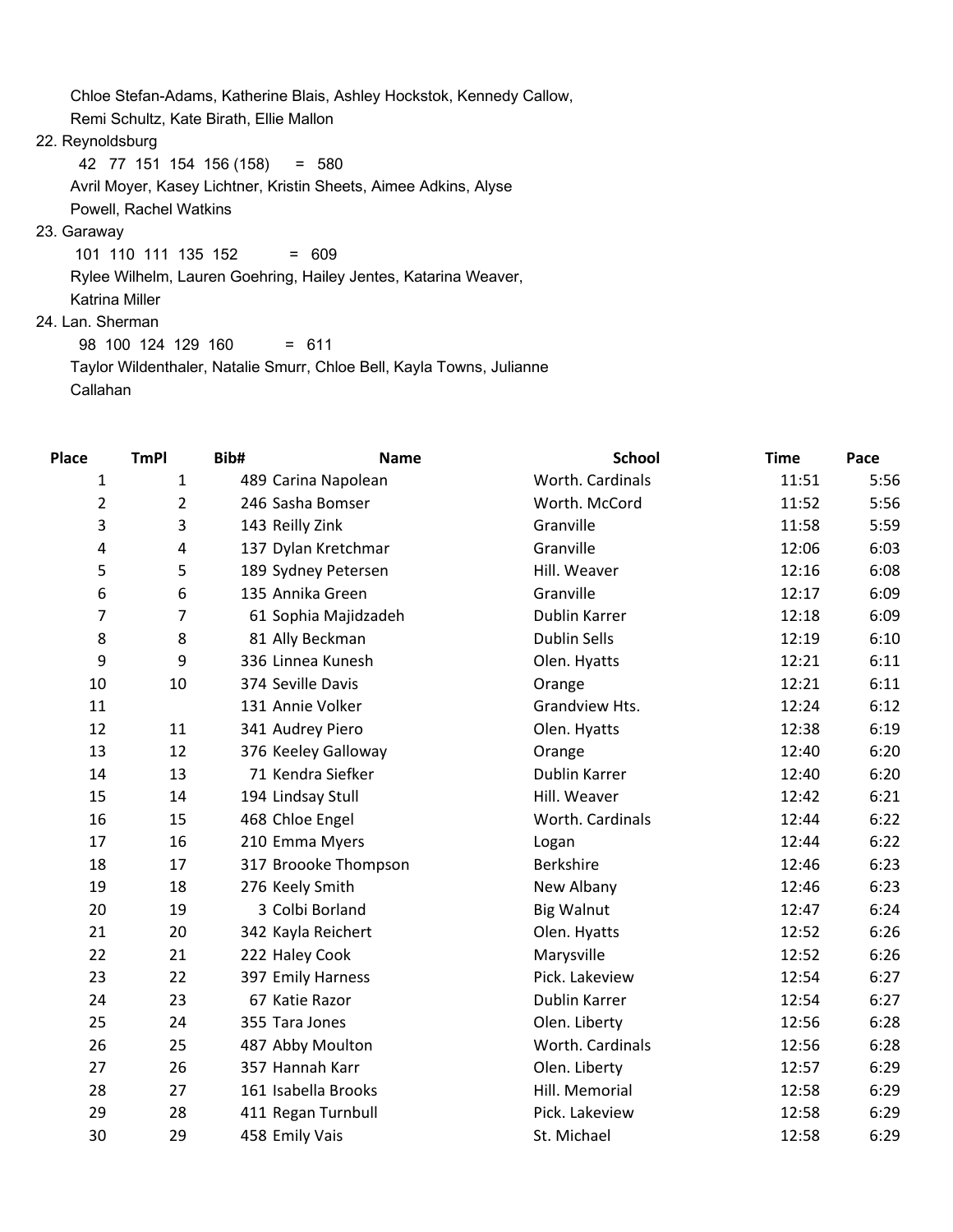| 31 | 30 | 288 Meghan Boggess    | <b>Berkshire</b>  | 13:04<br>6:32 |
|----|----|-----------------------|-------------------|---------------|
| 32 | 31 | 485 Lydia Miller      | Worth. Cardinals  | 6:32<br>13:04 |
| 33 | 32 | 142 Jenna Unkefer     | Granville         | 6:33<br>13:06 |
| 34 | 33 | 15 Audrey Bannister   | Davis             | 13:08<br>6:34 |
| 35 | 34 | 9 Alina Pecci         | <b>Big Walnut</b> | 6:35<br>13:10 |
| 36 | 35 | 52 Ella Erickson      | Dublin Karrer     | 13:10<br>6:35 |
| 37 | 36 | 447 Bridget Dougherty | St. Michael       | 6:37<br>13:13 |
| 38 | 37 | 84 Abby Collier       | Dublin Sells      | 13:13<br>6:37 |
| 39 | 38 | 362 Megan Miller      | Olen. Liberty     | 6:37<br>13:14 |
| 40 | 39 | 319 Alyssa Wallace    | Berkshire         | 13:16<br>6:38 |
| 41 | 40 | 379 Maya Mercer       | Orange            | 13:18<br>6:39 |
| 42 | 41 | 353 Alexis Gross      | Olen. Liberty     | 13:20<br>6:40 |
| 43 | 42 | 432 Avril Moyer       | Reynoldsburg      | 13:21<br>6:41 |
| 44 | 43 | 280 Hannah Wagoner    | New Albany        | 13:21<br>6:41 |
| 45 | 44 | 241 Jacquelyn Witt    | Marysville        | 13:21<br>6:41 |
| 46 | 45 | 345 Lauren Wagner     | Olen. Hyatts      | 13:23<br>6:42 |
| 47 | 46 | 372 Emily Williams    | Olen. Liberty     | 13:23<br>6:42 |
| 48 | 47 | 255 Cleo Melvin       | Worth. McCord     | 13:24<br>6:42 |
| 49 | 48 | 283 Anna Whetzel      | New Albany        | 6:42<br>13:24 |
| 50 | 49 | 282 Katie Welte       | New Albany        | 13:24<br>6:42 |
| 51 | 50 | 181 Kira Kaufman      | Hill. Weaver      | 6:43<br>13:25 |
| 52 | 51 | 400 Lindsey Keaton    | Pick. Lakeview    | 13:25<br>6:43 |
| 53 | 52 | 277 Peyton Spychalski | New Albany        | 13:26<br>6:43 |
| 54 | 53 | 252 Amya Harris       | Worth. McCord     | 13:27<br>6:44 |
| 55 | 54 | 228 Katie Kruger      | Marysville        | 13:27<br>6:44 |
| 56 | 55 | 404 Elizabeth Martin  | Pick. Lakeview    | 13:28<br>6:44 |
| 57 | 56 | 97 Maya Mougey        | Dublin Sells      | 13:29<br>6:45 |
| 58 | 57 | 281 Julia Welte       | New Albany        | 13:29<br>6:45 |
| 59 | 58 | 262 Alexis Curren     | New Albany        | 13:30<br>6:45 |
| 60 | 59 | 164 Madison Szekeres  | Hill. Memorial    | 13:30<br>6:45 |
| 61 | 60 | 217 Emma Armstrong    | Marysville        | 6:46<br>13:31 |
| 62 | 61 | 370 Victoria Susi     | Olen. Liberty     | 13:33<br>6:47 |
| 63 |    | 279 Sam Symons        | New Albany        | 6:47<br>13:34 |
| 64 | 62 | 59 Glenna Li          | Dublin Karrer     | 13:34<br>6:47 |
| 65 | 63 | 162 Ella Richardson   | Hill. Memorial    | 13:35<br>6:48 |
| 66 | 64 | 39 Kelly McLoughlin   | Dublin Grizzell   | 13:35<br>6:48 |
| 67 | 65 | 213 Avery Thompson    | Logan             | 13:35<br>6:48 |
| 68 | 66 | 323 Lauren Buddie     | Olen. Hyatts      | 6:50<br>13:40 |
| 69 | 67 | 298 Joy Gimei         | Berkshire         | 13:40<br>6:50 |
| 70 | 68 | 204 Emilie Eggleston  | Logan             | 6:51<br>13:41 |
| 71 | 69 | 457 Regan Sommer      | St. Michael       | 13:42<br>6:51 |
| 72 | 70 | 388 Alexis Collier    | Pick. Lakeview    | 13:44<br>6:52 |
| 73 | 71 | 396 Emily Grube       | Pick. Lakeview    | 6:53<br>13:46 |
| 74 | 72 | 46 Ella Ansari        | Dublin Karrer     | 13:46<br>6:53 |
| 75 |    | 129 Emmalyn Kukura    | Grandview Hts.    | 6:54<br>13:47 |
| 76 | 73 | 141 Sophie Shaw       | Granville         | 6:54<br>13:47 |
| 77 | 74 | 51 Anam Dewani        | Dublin Karrer     | 6:54<br>13:47 |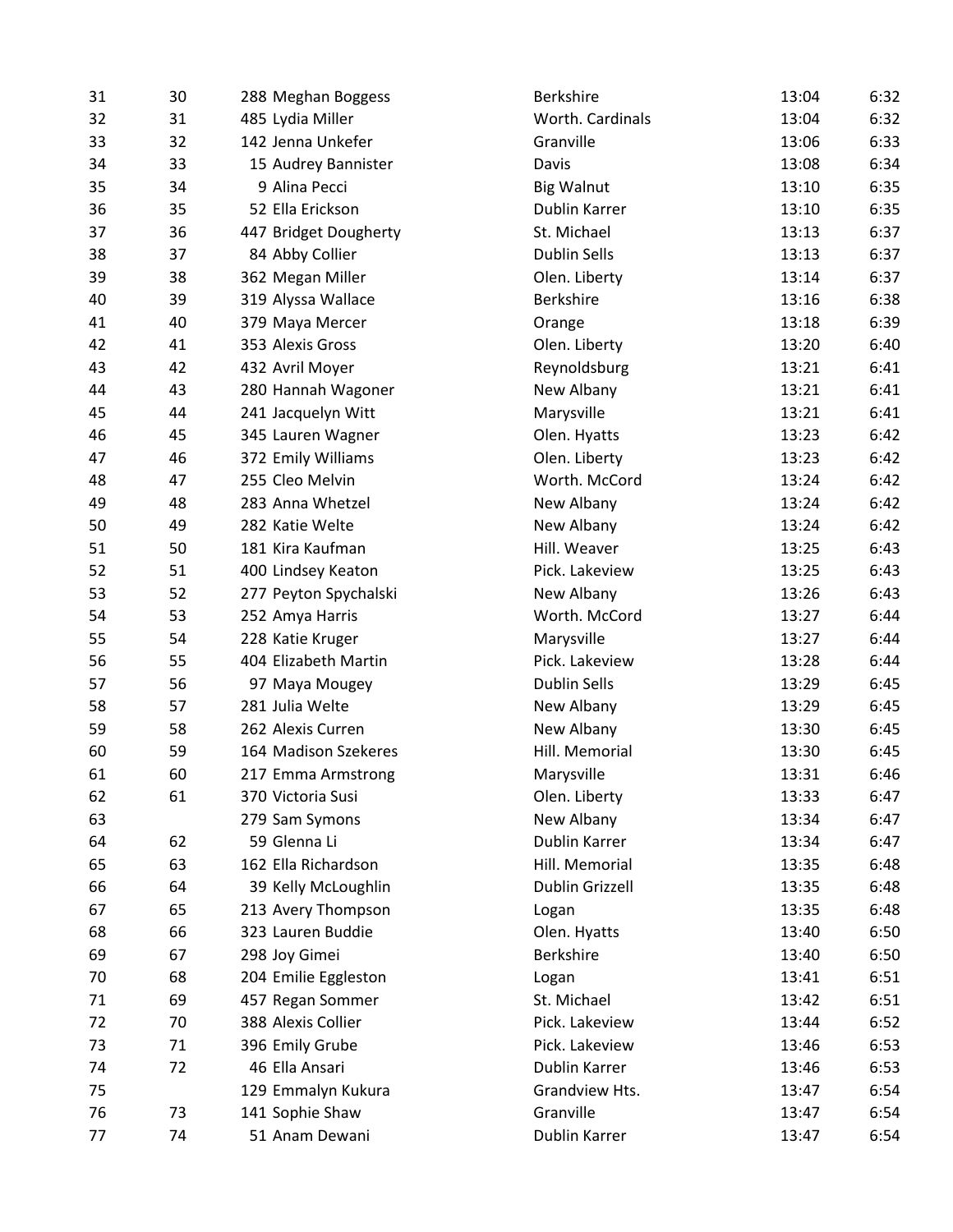| 78  | 75  | 136 Kay Hyman           | Granville              | 13:47 | 6:54 |
|-----|-----|-------------------------|------------------------|-------|------|
| 79  | 76  | 140 Julia Patton        | Granville              | 13:47 | 6:54 |
| 80  | 77  | 431 Kasey Lichtner      | Reynoldsburg           | 13:48 | 6:54 |
| 81  | 78  | 239 Savannah Ward       | Marysville             | 13:48 | 6:54 |
| 82  |     | 264 Mae Doran           | New Albany             | 13:48 | 6:54 |
| 83  |     | 267 Meredith Given      | New Albany             | 13:48 | 6:54 |
| 84  | 79  | 324 Shannon Burke       | Olen. Hyatts           | 13:49 | 6:55 |
| 85  | 80  | 293 Delila Coddington   | Berkshire              | 13:49 | 6:55 |
| 86  |     | 47 SammiÊ Bowers        | Dublin Karrer          | 13:50 | 6:55 |
| 87  | 81  | 226 Leah Hardy          | Marysville             | 13:51 | 6:56 |
| 88  | 82  | 455 Hannah Pekarcik     | St. Michael            | 13:51 | 6:56 |
| 89  | 83  | 83 Megan Breen          | <b>Dublin Sells</b>    | 13:52 | 6:56 |
| 90  | 84  | 315 Megan Schlabig      | Berkshire              | 13:52 | 6:56 |
| 91  |     | 72 Anna Speeney         | Dublin Karrer          | 13:52 | 6:56 |
| 92  | 85  | 98 Emmy Niswonger       | <b>Dublin Sells</b>    | 13:53 | 6:57 |
| 93  | 86  | 320 Lindsey Whitmore    | Berkshire              | 13:53 | 6:57 |
| 94  | 87  | 337 Sadie Lucas         | Olen. Hyatts           | 13:54 | 6:57 |
| 95  | 88  | 95 Hallie Mitchell      | <b>Dublin Sells</b>    | 13:55 | 6:58 |
| 96  |     | 79 Emily Whitney        | Dublin Karrer          | 13:56 | 6:58 |
| 97  | 89  | 34 Abigail Jarvis       | Dublin Grizzell        | 13:57 | 6:59 |
| 98  | 90  | 424 Grace Osborn        | Pick. Ridgeview        | 13:57 | 6:59 |
| 99  | 91  | 127 Chloe Stefan-Adams  | Genoa                  | 13:59 | 7:00 |
| 100 | 92  | 30 Sydney Berberick     | <b>Dublin Grizzell</b> | 13:59 | 7:00 |
| 101 | 93  | 488 Sonia Mustric       | Worth. Cardinals       | 14:01 | 7:01 |
| 102 | 94  | 382 Kailey White        | Orange                 | 14:01 | 7:01 |
| 103 | 95  | 427 Grace Vega          | Pick. Ridgeview        | 14:01 | 7:01 |
| 104 | 96  | 418 Olivia Hammond      | Pick. Ridgeview        | 14:03 | 7:02 |
| 105 |     | 55 Willow Hayward       | Dublin Karrer          | 14:03 | 7:02 |
| 106 |     | 76 Virginia Timko       | Dublin Karrer          | 14:05 | 7:03 |
| 107 | 97  | 483 Abbey Midnight      | Worth. Cardinals       | 14:05 | 7:03 |
| 108 | 98  | 443 Taylor Wildenthaler | Lan. Sherman           | 14:05 | 7:03 |
| 109 | 99  | 232 Emily Madsen        | Marysville             | 14:06 | 7:03 |
| 110 | 100 | 441 Natalie Smurr       | Lan. Sherman           | 14:06 | 7:03 |
| 111 | 101 | 113 Rylee Wilhelm       | Garaway                | 14:06 | 7:03 |
| 112 | 102 | 419 Allison Hill        | Pick. Ridgeview        | 14:06 | 7:03 |
| 113 |     | 304 Sydney Morsink      | Berkshire              | 14:08 | 7:04 |
| 114 |     | 132 Tori Bergstrom      | Granville              | 14:08 | 7:04 |
| 115 | 103 | 202 Abby Burggraf       | Logan                  | 14:08 | 7:04 |
| 116 | 104 | 205 Peyton Lunsford     | Logan                  | 14:09 | 7:05 |
| 117 | 105 | 17 Ashley Carr          | Davis                  | 14:10 | 7:05 |
| 118 | 106 | 19 Josie Hutira         | Davis                  | 14:10 | 7:05 |
| 119 | 107 | 212 Morgan Spencer      | Logan                  | 14:10 | 7:05 |
| 120 |     | 238 Kylie Stokes        | Marysville             | 14:11 | 7:06 |
| 121 | 108 | 168 Elise Byard         | Hill. Weaver           | 14:12 | 7:06 |
| 122 | 109 | 115 Katherine Blais     | Genoa                  | 14:12 | 7:06 |
| 123 | 110 | 107 Lauren Goehring     | Garaway                | 14:14 | 7:07 |
| 124 | 111 | 108 Hailey Jentes       | Garaway                | 14:14 | 7:07 |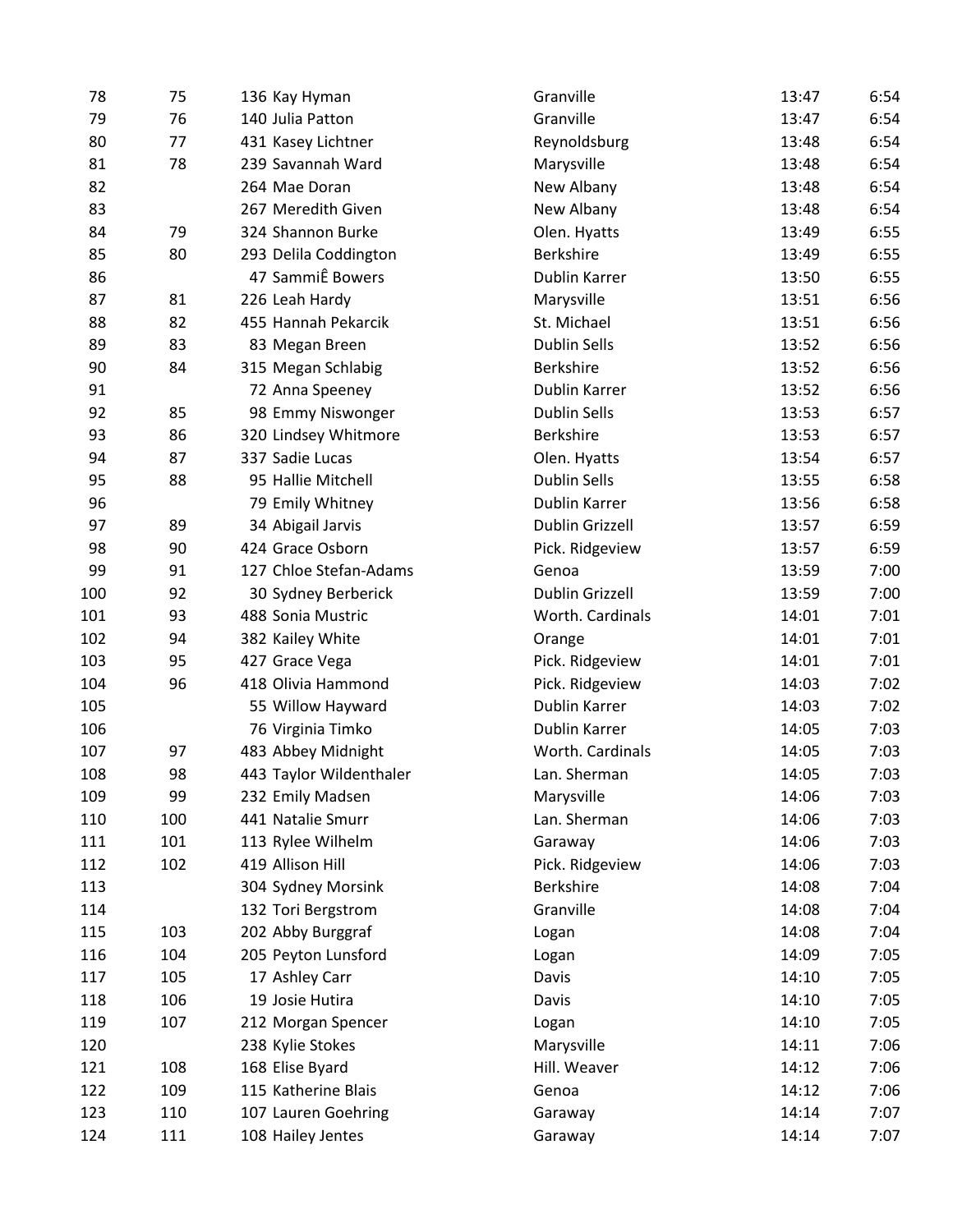| 125 |     | 77 Rileigh Tocknell     | Dublin Karrer          | 14:14 | 7:07 |
|-----|-----|-------------------------|------------------------|-------|------|
| 126 | 112 | 412 Emma Vah            | Pick. Lakeview         | 14:14 | 7:07 |
| 127 | 113 | 383 Christy Wingert     | Orange                 | 14:15 | 7:08 |
| 128 | 114 | 43 Avery Smith          | <b>Dublin Grizzell</b> | 14:16 | 7:08 |
| 129 |     | 346 Lauren Woodruff     | Olen. Hyatts           | 14:19 | 7:10 |
| 130 | 115 | 121 Ashley Hockstok     | Genoa                  | 14:19 | 7:10 |
| 131 | 116 | 179 Maddie Hayes        | Hill. Weaver           | 14:19 | 7:10 |
| 132 |     | 335 Sanika Khatri       | Olen. Hyatts           | 14:20 | 7:10 |
| 133 |     | 296 Noel Frye           | <b>Berkshire</b>       | 14:20 | 7:10 |
| 134 |     | 219 Elena Boger         | Marysville             | 14:20 | 7:10 |
| 135 | 117 | 41 Kendall Sestili      | Dublin Grizzell        | 14:23 | 7:12 |
| 136 | 118 | 214 Rahegan Webb        | Logan                  | 14:24 | 7:12 |
| 137 | 119 | 465 Abby Coburn         | Worth. Cardinals       | 14:27 | 7:14 |
| 138 | 120 | 117 Kennedy Callow      | Genoa                  | 14:30 | 7:15 |
| 139 | 121 | 381 Marina Siles        | Orange                 | 14:31 | 7:16 |
| 140 | 122 | 190 Jada Price          | Hill. Weaver           | 14:31 | 7:16 |
| 141 | 123 | 349 Reilly Dolan        | Olen. Liberty          | 14:31 | 7:16 |
| 142 |     | 328 Lydia Colvin        | Olen. Hyatts           | 14:33 | 7:17 |
| 143 | 124 | 439 Chloe Bell          | Lan. Sherman           | 14:35 | 7:18 |
| 144 | 125 | 174 Grace Fry           | Hill. Weaver           | 14:37 | 7:19 |
| 145 | 126 | 44 Madison Weigle       | Dublin Grizzell        | 14:38 | 7:19 |
| 146 |     | 227 Carly Kramer        | Marysville             | 14:39 | 7:20 |
| 147 | 127 | 22 Fola Olujide-Ajibade | Davis                  | 14:40 | 7:20 |
| 148 |     | 75 Maya Thompson        | Dublin Karrer          | 14:41 | 7:21 |
| 149 | 128 | 23 Folu Olujide-Ajibade | Davis                  | 14:41 | 7:21 |
| 150 | 129 | 442 Kayla Towns         | Lan. Sherman           | 14:42 | 7:21 |
| 151 |     | 170 Abigail Davoll      | Hill. Weaver           | 14:42 | 7:21 |
| 152 | 130 | 24 Felicity Paez        | Davis                  | 14:42 | 7:21 |
| 153 |     | 209 Hannah Mustard      | Logan                  | 14:43 | 7:22 |
| 154 | 131 | 10 Sierra Sanders       | <b>Big Walnut</b>      | 14:43 | 7:22 |
| 155 | 132 | 125 Remi Schultz        | Genoa                  | 14:44 | 7:22 |
| 156 | 133 | 14 Lindsey Vlaar        | <b>Big Walnut</b>      | 14:44 | 7:22 |
| 157 |     | 339 Meredith McGinty    | Olen. Hyatts           | 14:46 | 7:23 |
| 158 |     | 299 Anna Grabau         | Berkshire              | 14:48 | 7:24 |
| 159 | 134 | 243 Melissa Allen       | Worth. McCord          | 14:53 | 7:27 |
| 160 |     | 206 Shylynn McKnight    | Logan                  | 14:53 | 7:27 |
| 161 | 135 | 112 Katarina Weaver     | Garaway                | 14:54 | 7:27 |
| 162 | 136 | 165 Damaris Tawney      | Hill. Memorial         | 14:54 | 7:27 |
| 163 | 137 | 102 Nicole Timo         | <b>Dublin Sells</b>    | 14:56 | 7:28 |
| 164 | 138 | 5 Gretchen Houser       | <b>Big Walnut</b>      | 14:57 | 7:29 |
| 165 | 139 | 375 Camryn Flores       | Orange                 | 15:00 | 7:30 |
| 166 | 140 | 16 Faith Bylaw          | Davis                  | 15:03 | 7:32 |
| 167 |     | 130 Amelia Sturbois     | Grandview Hts.         | 15:04 | 7:32 |
| 168 | 141 | 1 Makenna Ames          | <b>Big Walnut</b>      | 15:04 | 7:32 |
| 169 | 142 | 2 Annika Anderson       | <b>Big Walnut</b>      | 15:06 | 7:33 |
| 170 |     | 62 Sarah Midla          | Dublin Karrer          | 15:08 | 7:34 |
| 171 | 143 | 415 Taylor Bellamy      | Pick. Ridgeview        | 15:10 | 7:35 |